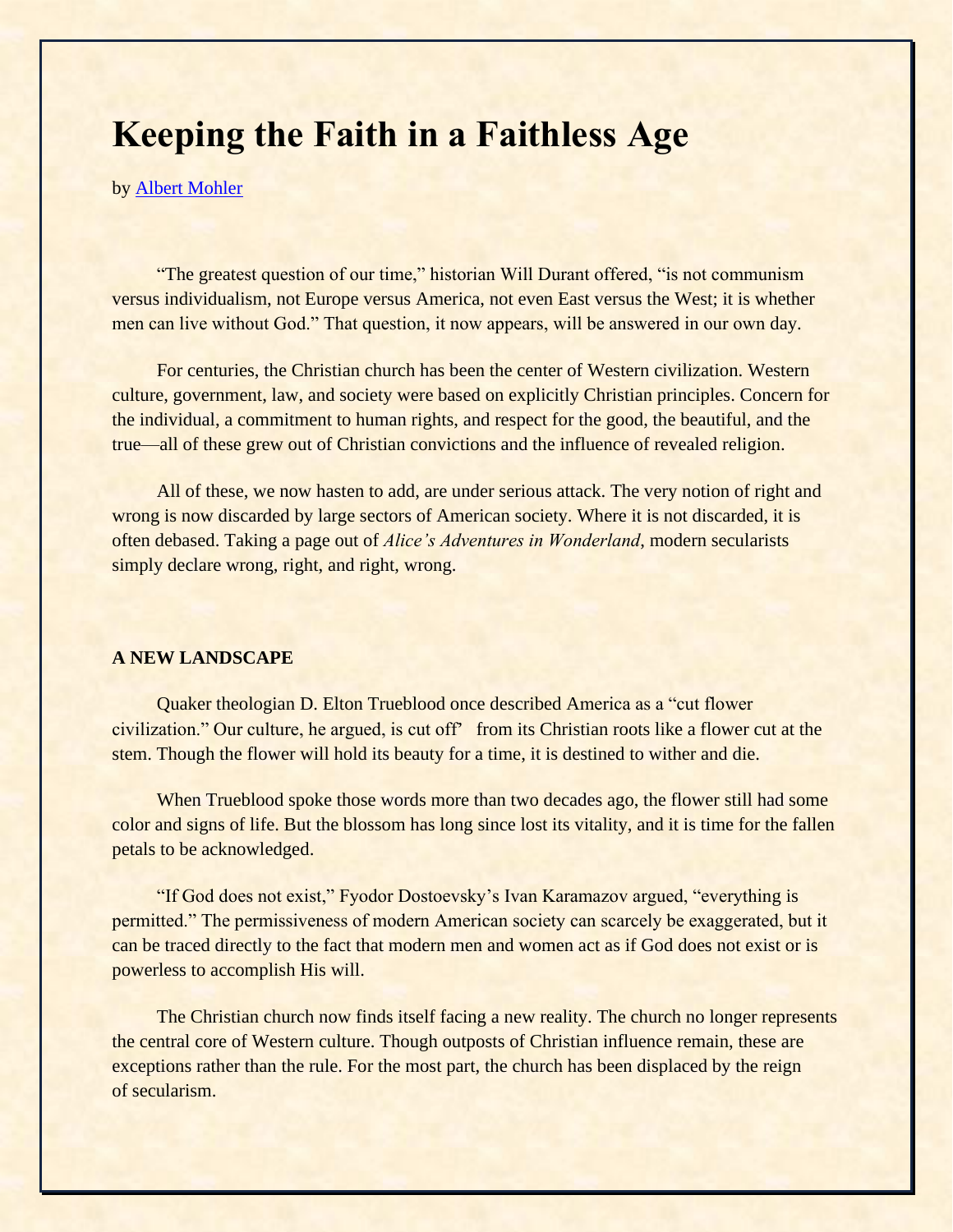The daily newspaper brings a constant barrage that confirms the current state of American society. This age is not the first to see unspeakable horror and evil, but it is the first to deny any consistent basis for identifying evil as evil or good as good.

The faithful church is, for the most part, tolerated as one voice in the public arena, but only so long as it does not attempt to exercise any credible influence on the state of affairs. Should the church speak forcefully to an issue of public debate, it is castigated as coercive and out of date.

## **A NEW ROLE**

How does the church think of itself as it faces this new reality? During the 1980s, it was possible to think in ambitious terms about the church as the vanguard of a moral majority. That confidence has been seriously shaken by the events of the past decade.

Little progress toward the re-establishment of a moral center of gravity can be detected. Instead, the culture has moved swi ftly toward a more complete abandonment of all moral conviction.

The confessing church must now be willing to be a moral minority, if that is what the times demand. The church has no right to follow the secular siren call toward moral revisionism and politically correct positions on the issues of the day.

Whatever the issue, the church must speak as the church—that is, as the community of fallen but redeemed, who stand under divine authority. The concern of the church is not to know its own mind, but to know and follow the mind of God. The church's convictions must not emerge from the ashes of our own fallen wisdom but from the authoritative Word of God, which reveals the wisdom of God and His commands.

The church is to be a community of character. The character produced by a people who stand under the authority of the sovereign God of the universe will inevitably be at odds with a culture of unbelief.

## **AN OLD CALL**

The American church faces a new situation. This new context is as current as the morning newspaper and as old as those first Christian churches in Corinth, Ephesus, Laodicea, and Rome. Eternity will record whether the American church is willing to submit only to the authority of God or whether the church will forfeit its calling in order to serve lesser gods.